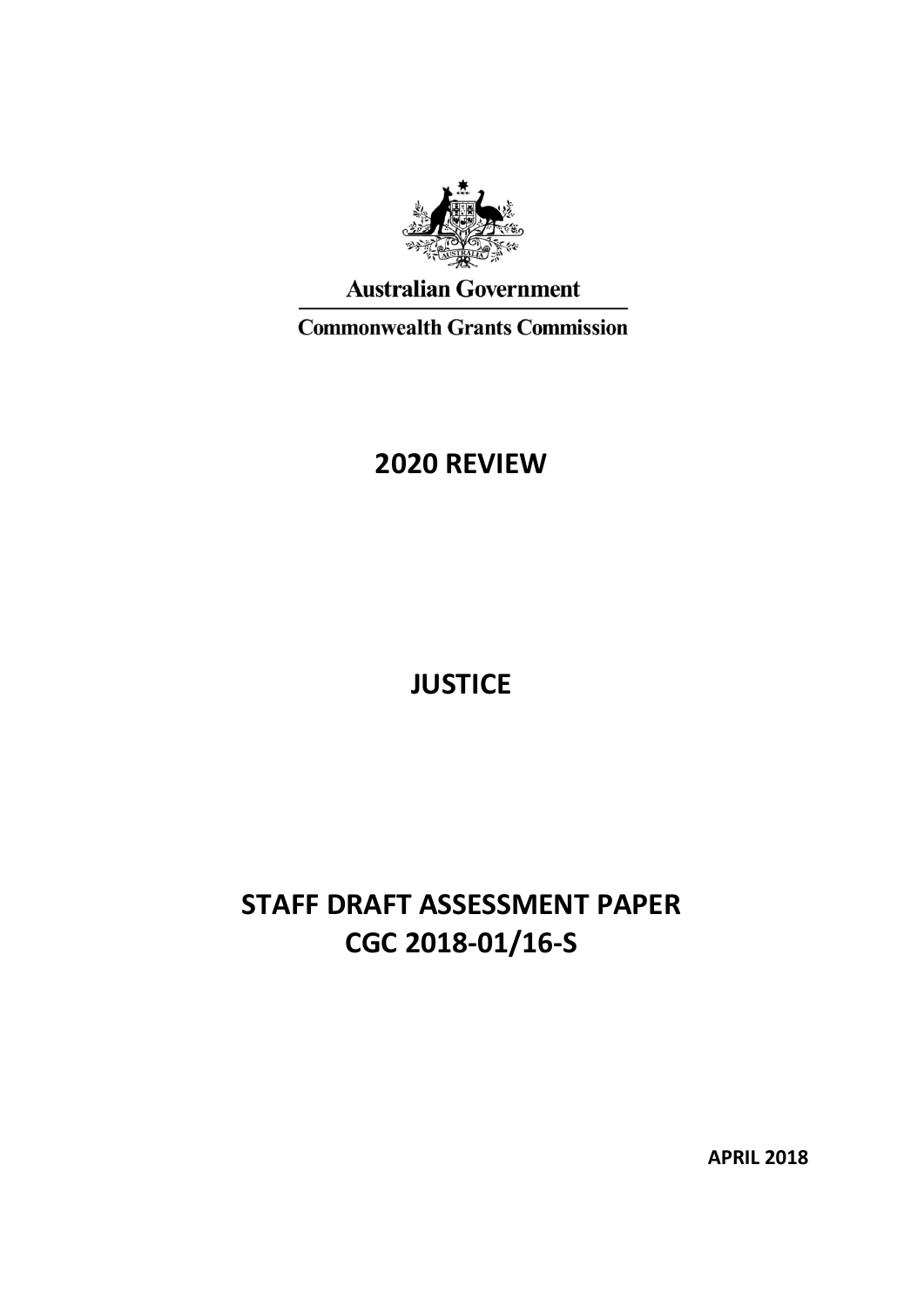| Paper issued               | 20 April 2018                                                                                                                                                                                                                                            |
|----------------------------|----------------------------------------------------------------------------------------------------------------------------------------------------------------------------------------------------------------------------------------------------------|
| Commission contact officer | Naomi Elliott, 02 6229 8859, naomi.elliott@cgc.gov.au                                                                                                                                                                                                    |
| Submissions sought by      | 31 August 2018.                                                                                                                                                                                                                                          |
|                            | Submissions should be emailed in Word format to                                                                                                                                                                                                          |
|                            | secretary@cgc.gov.au.                                                                                                                                                                                                                                    |
|                            | Submissions of more than 10 pages in length should include a                                                                                                                                                                                             |
|                            | summary section.                                                                                                                                                                                                                                         |
| Confidential material      | It is the Commission's normal practice to make State<br>submissions available on its website under the CC BY licence,<br>allowing free use of content by third parties.                                                                                  |
|                            | Further information on the CC BY licence can be found on the<br>Creative Commons website (http://creativecommons.org).                                                                                                                                   |
|                            | Confidential material contained in submissions must be<br>clearly identified or included in separate attachment/s, and<br>details provided in the covering email. Identified confidential<br>material will not be published on the Commission's website. |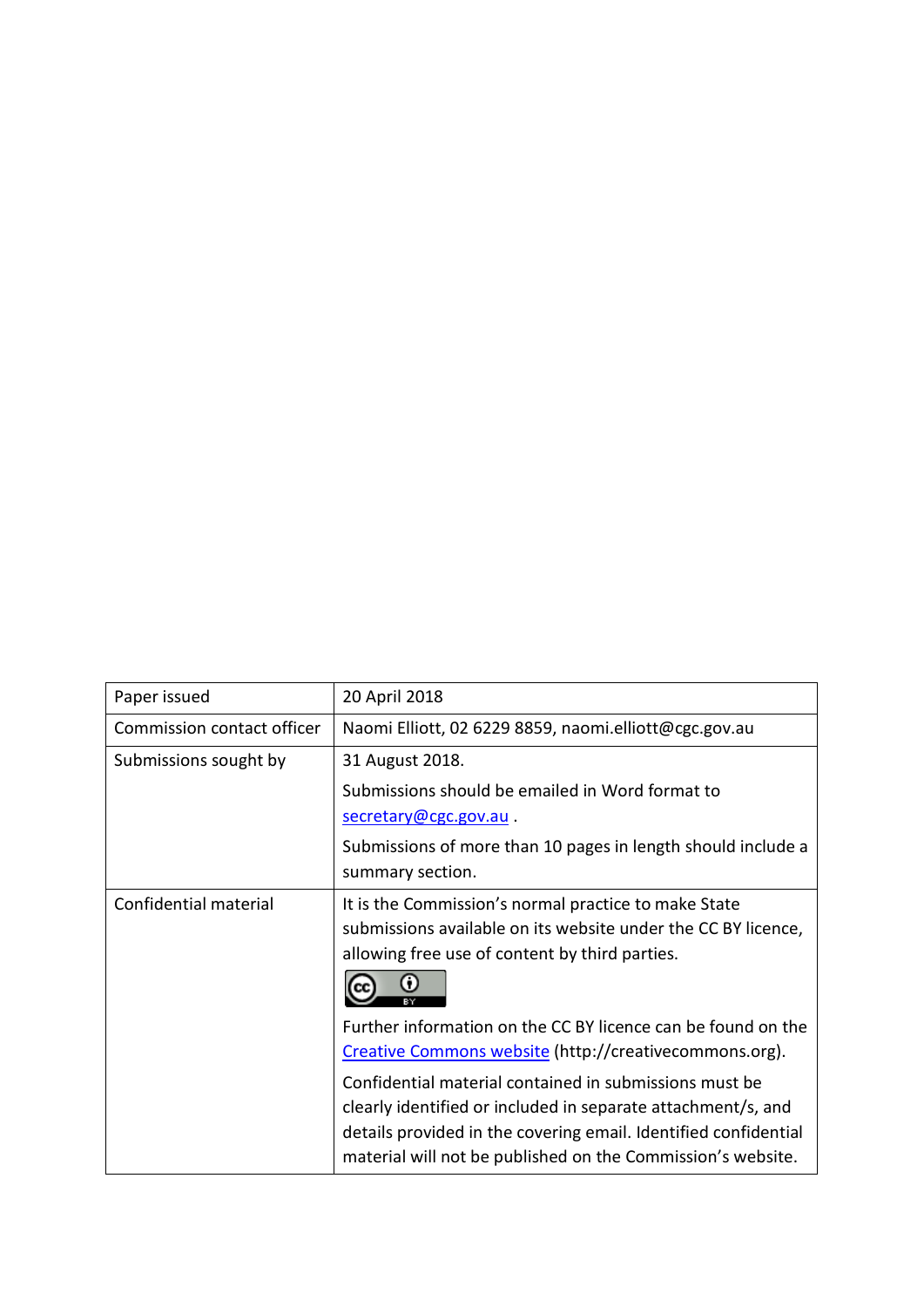# **CONTENTS**

| <b>JUSTICE</b>                                                                                               | 1           |
|--------------------------------------------------------------------------------------------------------------|-------------|
| <b>2015 REVIEW APPROACH</b>                                                                                  | 1           |
| Services included in this category<br>Category and component expenses<br>Data sources and assessment methods | 1<br>1<br>1 |
| <b>ISSUES AND ANALYSIS</b>                                                                                   | 6           |
| Police                                                                                                       | 6           |
| Courts and legal services                                                                                    | 10          |
| Prisons                                                                                                      | 13          |
| User charges                                                                                                 | 13          |
| Other issues considered                                                                                      | 14          |
| <b>CONCLUSION AND WAY FORWARD</b>                                                                            | 15          |
| Proposed assessment structure                                                                                | 15          |
| Data / information sought from States                                                                        | 15          |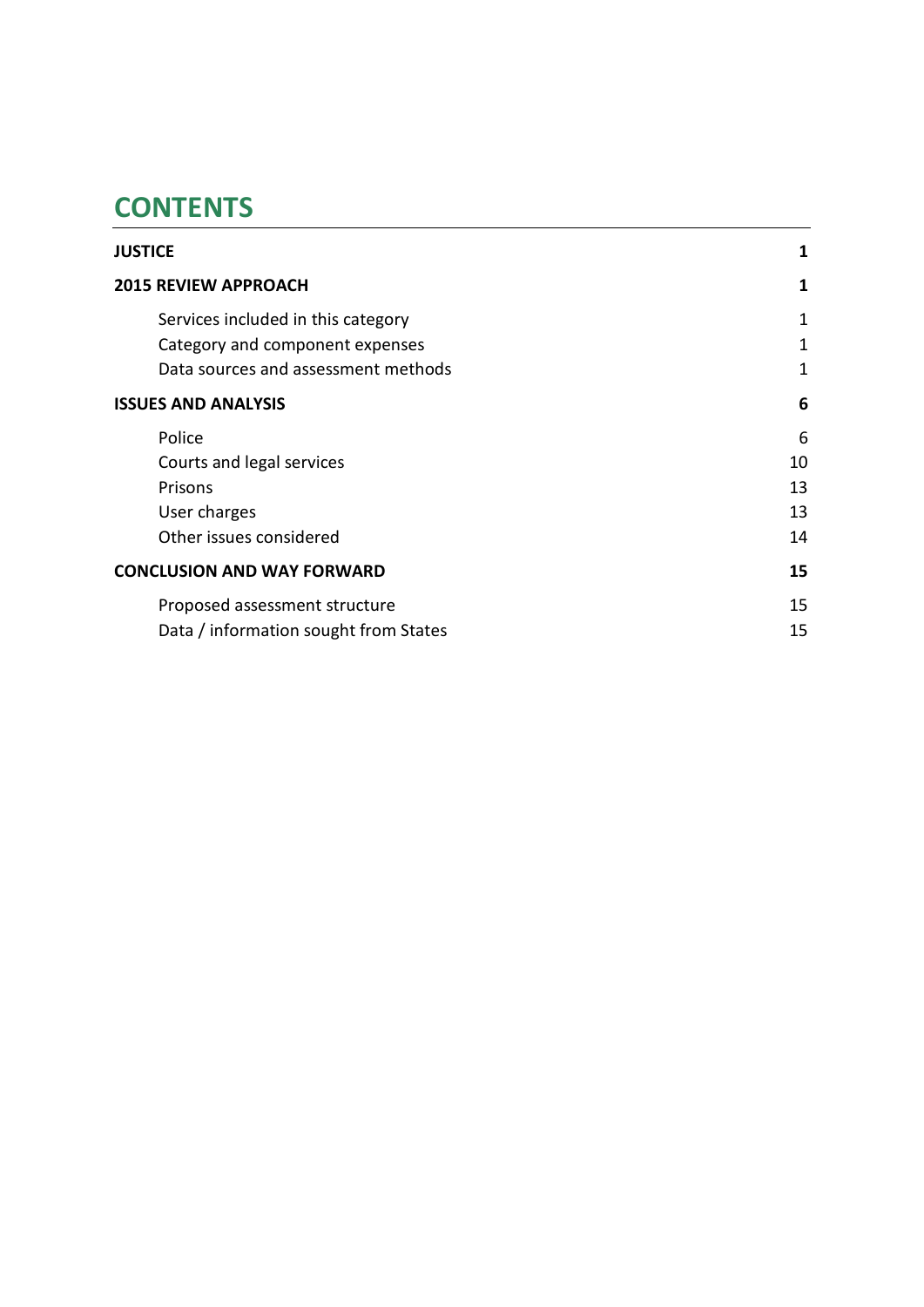# <span id="page-3-0"></span>**JUSTICE**

# <span id="page-3-1"></span>**2015 REVIEW APPROACH**

### <span id="page-3-2"></span>**Services included in this category**

- 1 The Justice category covers State spending on police, civil and criminal courts, other legal services and corrective services.
- 2 It covers most of the Government Finance Statistics (GFS) Government Purpose Classification (GPC) 2 digit group *Public order and safety*, with the exception of expenses relating to fire protection and state emergency services (totalling about \$3.8 billion in 2016-17). These services are assessed in the Other expenses category.
- 3 User charges associated with justice services are assessed equal per capita (EPC) in the Other revenue category.

# <span id="page-3-3"></span>**Category and component expenses**

4 States provide justice services including police, legal services including courts, and prisons. States collectively spent \$19 billion on justice services in 2016-17, with police services accounting for a little over half that total and the remainder relatively evenly split between courts and prisons. This is shown in [Table 1.](#page-3-5)

|         | Amount  | Share | Growth in spending<br>2013-14 to 2016-17 |
|---------|---------|-------|------------------------------------------|
|         | \$m     | %     | %                                        |
| Police  | 10 3 23 | 53    | 15                                       |
| Courts  | 4 4 4 3 | 23    | 18                                       |
| Prisons | 4 5 4 0 | 24    | 23                                       |
| Total   | 19 306  | 100   | 17                                       |

#### <span id="page-3-5"></span>**Table 1 Justice expenses by component, 2016-17**

<span id="page-3-4"></span>Source: Commission Calculations.

# **Data sources and assessment methods**

5 The data sources and assessment methods used in the Justice category are summarised in [Table 2,](#page-4-0) with more detail provided below.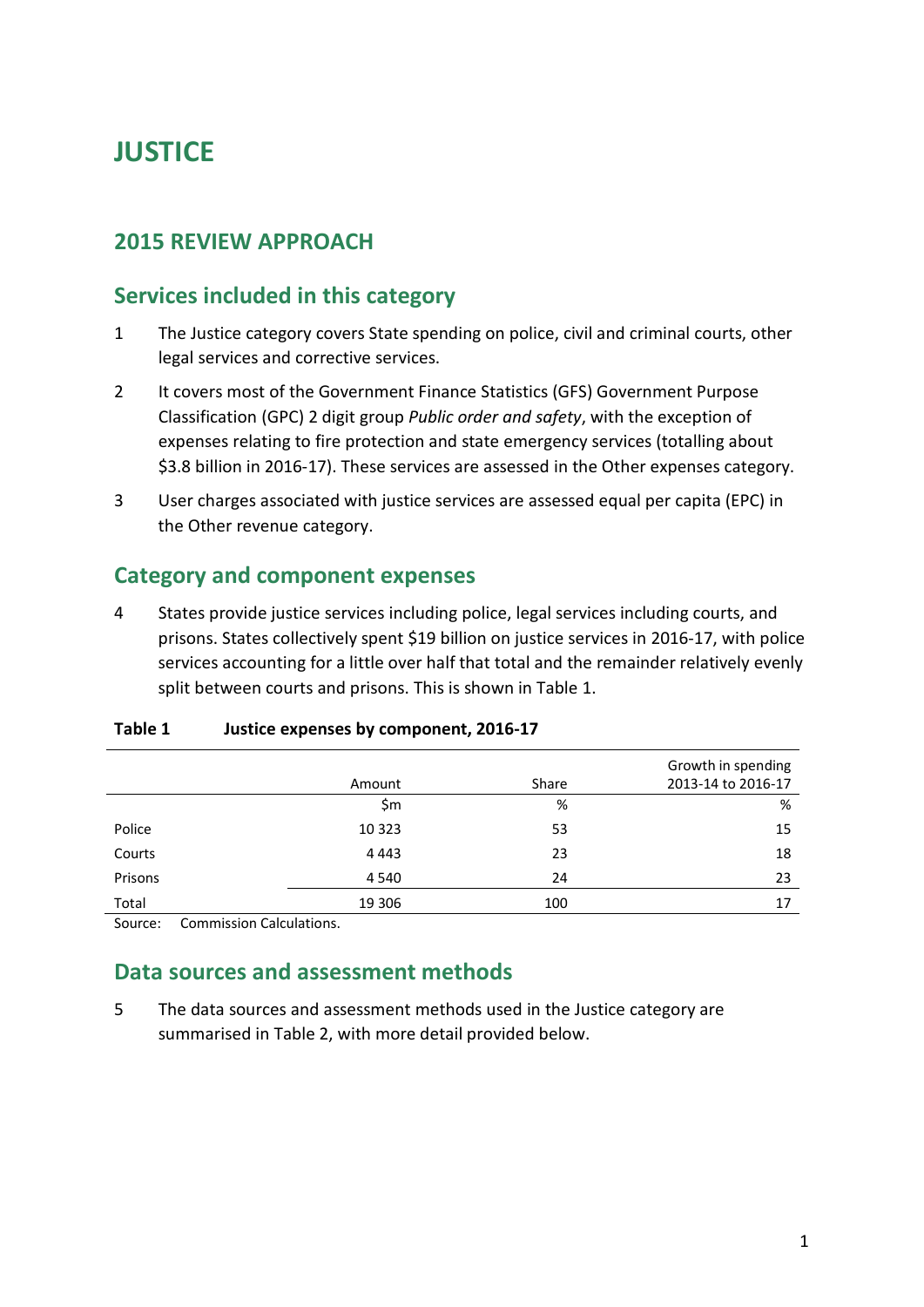|                          | Data used                                                                                         | Data<br>provider | Most recent<br>data |
|--------------------------|---------------------------------------------------------------------------------------------------|------------------|---------------------|
| Police                   |                                                                                                   |                  |                     |
| <b>SES</b>               | Offender's postcode by Indigenous status (6 States)                                               | <b>States</b>    | 2012-13             |
| <b>Indigenous Status</b> | Offender's postcode by Indigenous status (6 States)                                               | <b>States</b>    | 2012-13             |
| Age                      | Age of persons taken into police custody                                                          | <b>AIC</b>       | 2007                |
| Courts                   |                                                                                                   |                  |                     |
| <b>SES</b>               | Suburb/postcode of adjudicated defendant by<br>Indigenous status and age (NSW, QLD, SA & NT only) | <b>States</b>    | 2012-13             |
| <b>Indigenous Status</b> | Suburb/postcode of adjudicated defendant by<br>Indigenous status and age (NSW, QLD, SA & NT only) | <b>States</b>    | 2012-13             |
| Age                      | Criminal Courts, Australia, Defendants finalised by sex<br>and age                                | ABS              | 2015-16             |
| <b>Adult Prisoners</b>   |                                                                                                   |                  |                     |
| <b>SES</b>               | Same as SES for courts data                                                                       | <b>States</b>    | 2012-13             |
| <b>Indigenous Status</b> | Prisoners in Australia, Indigenous status by sex and age                                          | <b>ABS</b>       | 2016-17             |
| Age                      | Prisoners in Australia, Indigenous status by sex and age                                          | ABS              | 2016-17             |
| Youth prisoners          |                                                                                                   |                  |                     |
| <b>SES</b>               | Same as SES for courts data                                                                       | <b>States</b>    | 2012-13             |
| <b>Indigenous Status</b> | Young people in detention by sex and Indigenous status                                            | <b>AIHW</b>      | 2015-16             |
| Age                      | Young people in detention by sex and Indigenous status                                            | <b>AIHW</b>      | 2015-16             |

#### <span id="page-4-0"></span>**Table 2 Justice socio-demographic data sources, Update 2018**

Note: SES is socio-economic status.

Source: Commission decisions.

### *Police assessment*

 $\overline{a}$ 

- 6 The current assessment divides police service expenses between 'community policing' and 'specialised policing'. This split recognises that some police services are provided to the general community while 'demand' for other services takes into account particular population groups more likely to commit crime. Using its judgment, the Commission has assumed that 50% of Police expenses are for community policing, and 50% for specialised policing<sup>[1](#page-4-1)</sup>.
- 7 The socio-demographic composition (SDC) disability applies to specialised policing and recognises that police spend more time and resources on some population groups than others. The attributes used to differentiate the population are:

<span id="page-4-1"></span><sup>1</sup> As outlined in the *Report on GST Revenue Sharing Relativities, 2015 Review* this split was arrived at by examining State budget papers and Police services annual reports. Where information about Police activities was available, it varied across States from 30:70 (community: specialised) in Western Australia, to about 70:30 in Tasmania, with an average of 55:45. With no clear evidence to base a move away from the 2010 Review position, the Commission retained splitting expenses equally between community and specialised policing.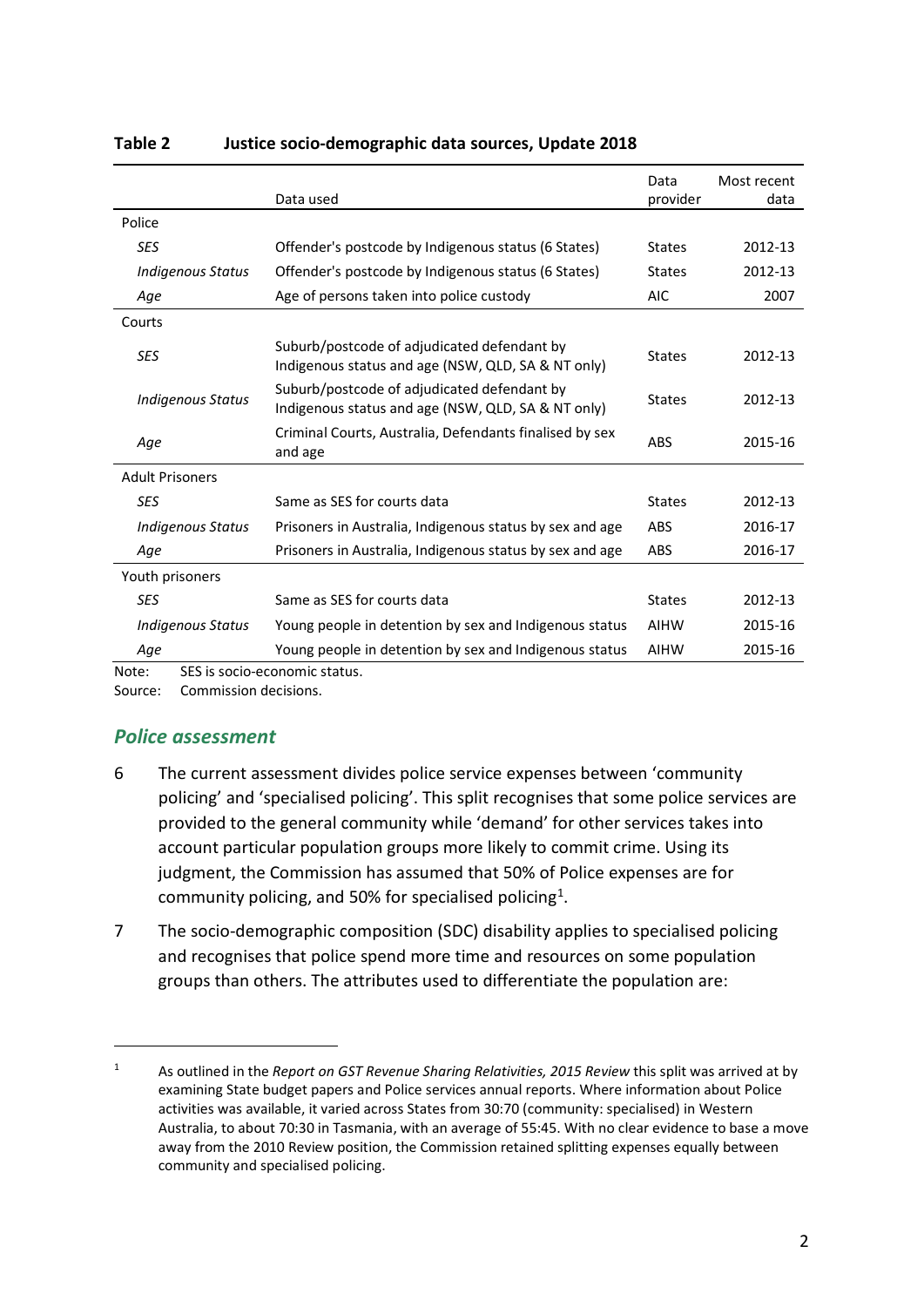- age (people aged 15-24, 25-44, 45-64 with those aged 0-14 and 65 or older assumed to have negligible impact on specialised policing considering their much lower propensity to engage in criminal activity)
- Indigeneity
- socio-economic status (SES), measured using the Indigenous Relative Socio Economic Outcomes (IRSEO) index for the Indigenous population and the Non-Indigenous Socio-Economic Index for Areas (NISEIFA) for the non-Indigenous population.
- 8 The extent to which different age groups are the subject of police services is measured using a 2007 national survey of people arrested and taken into custody by police. The effect of Indigenous status and location is measured using 2010-11 to 2012-13 State-provided data.
- 9 Community policing is delivered for all residents, not specifically targeted at lawbreaking demographics. The use is therefore assessed equal per capita.
- 10 Wage costs, regional costs and service delivery scale factors are taken into account when assessing police expenses. Regional costs are measured using police specific data.
- 11 A National capital factor is taken into account for the ACT recognising the higher than average wages paid to the Australian Federal Police, and noting that this expense is beyond the control of the ACT government.
- 12 The results of this assessment are shown in [Table 3.](#page-5-0)

|               | <b>NSW</b>                                | Vic     | Qld     | WA      | SA  | Tas | ACT | ΝT   | Total   |
|---------------|-------------------------------------------|---------|---------|---------|-----|-----|-----|------|---------|
| .\$m          | 3 1 9 7                                   | 2 4 0 9 | 2 1 6 1 | 1 1 8 0 | 724 | 228 | 159 | 266  | 10 3 23 |
| \$pc          | 410                                       | 386     | 443     | 459     | 422 | 438 | 391 | 1084 | 423     |
| $\sim$ $\sim$ | $\sim$ $\sim$ $\sim$ $\sim$ $\sim$ $\sim$ |         |         |         |     |     |     |      |         |

<span id="page-5-0"></span>**Table 3 Assessed Police expenses, 2016-17**

Source: Commission calculations.

### *Courts assessment*

- 13 Courts-assessed spending is divided into a 40:60 split between civil and criminal courts. This is based on the split published in the Productivity Commission's Report on Government Services (RoGS).
- 14 Civil courts are assessed on an equal per capita (EPC) basis in the absence of data to indicate differential use rates by different groups.
- 15 The criminal courts assessment uses the same demographic groups as used in the police assessment:
	- the age profile is taken from ABS defendants data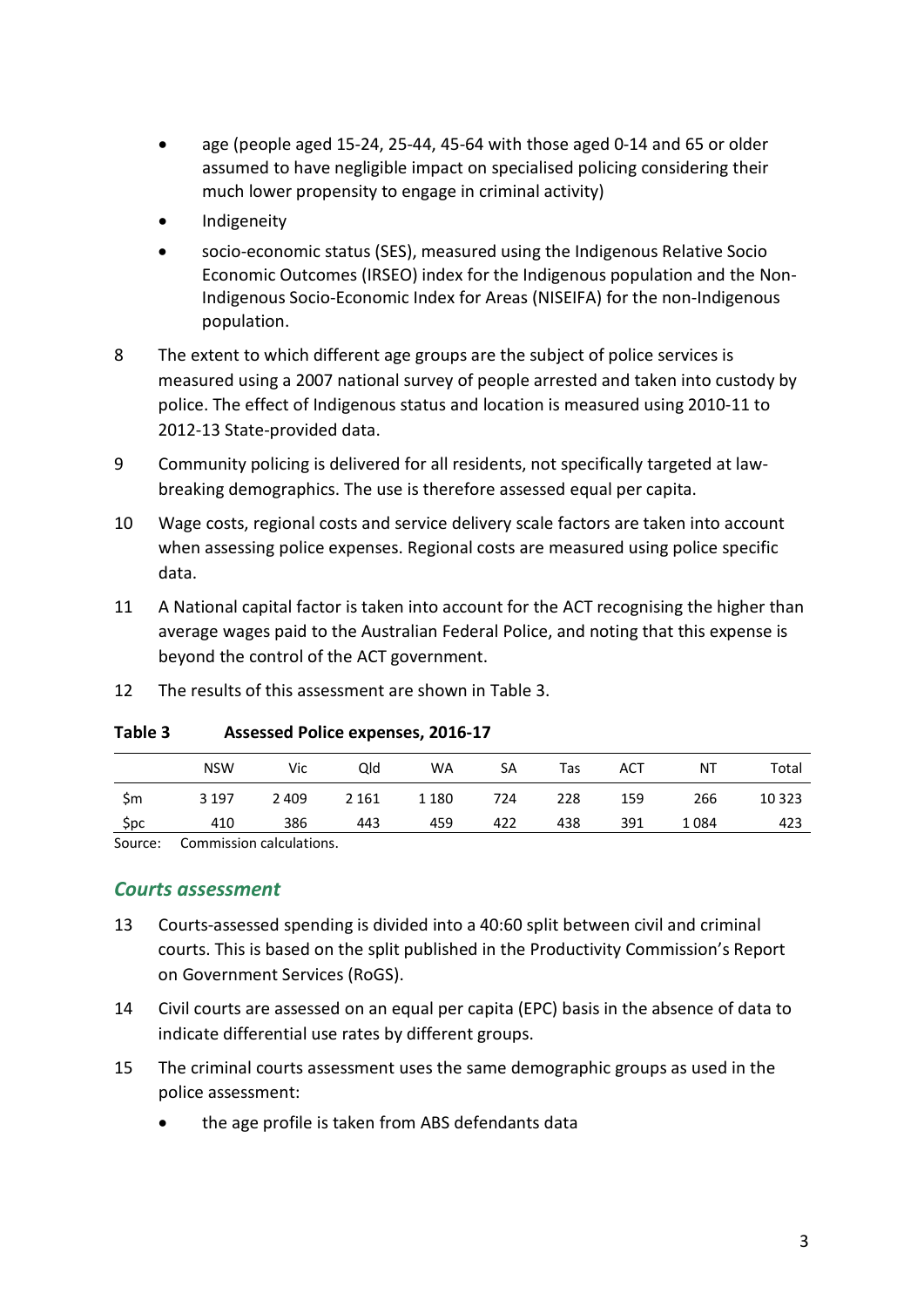- the Indigenous and SES profile is taken from 2010-11 to 2012-13 data provided by four States.
- 16 Wage costs are taken into account when assessing court expenses.
- 17 An adjustment is made for the diseconomies of small scale associated with providing court services in small isolated communities. This disability is referred to as 'service delivery scale' and has been applied to 50% of court expenses to reflect that it applies to magistrates' courts, but not to the higher courts which are located in the major cities and regional centres.
- 18 A regional cost disability is applied to court expenses based on the regional cost gradient of police, discounted by 25% reflecting uncertainty about the appropriateness of extrapolating from police data to courts.

|               | <b>NSW</b>                                | Vic  | Qld | <b>WA</b> | SA  | Tas | ACT | ΝT  | Total   |
|---------------|-------------------------------------------|------|-----|-----------|-----|-----|-----|-----|---------|
| \$m           | 1378                                      | 1030 | 931 | 508       | 316 | 98  | 63  | 119 | 4 4 4 3 |
| \$pc          | 177                                       | 165  | 191 | 198       | 184 | 189 | 154 | 487 | 182     |
| $\sim$ $\sim$ | $\sim$ $\sim$ $\sim$ $\sim$ $\sim$ $\sim$ |      |     |           |     |     |     |     |         |

**Table 4 Assessed Court expenses, 2016-17**

Source: Commission calculations.

#### *Prisons assessment*

- 19 Corrective services assessed spending focuses solely on the provision of prison services because they make up the bulk of expenses within this component.
- 20 Use of prison services is considered to be influenced by different socio-economic and demographic populations. Use by age and Indigeneity is measured using ABS (for adult prisoners) and Australian Institute of Health and Welfare (AIHW) (for Juvenile prisoners) data. The effect of socio-economic status is taken from the measurement in the courts assessment.
- 21 The differential effect of wage costs across States is taken into account in the assessment. As prisons tend to be located throughout a State, the regional costs disability is assessed. It is based on the regional cost gradient of police, discounted by 25% reflecting uncertainty about the appropriateness of extrapolating from police to prisons.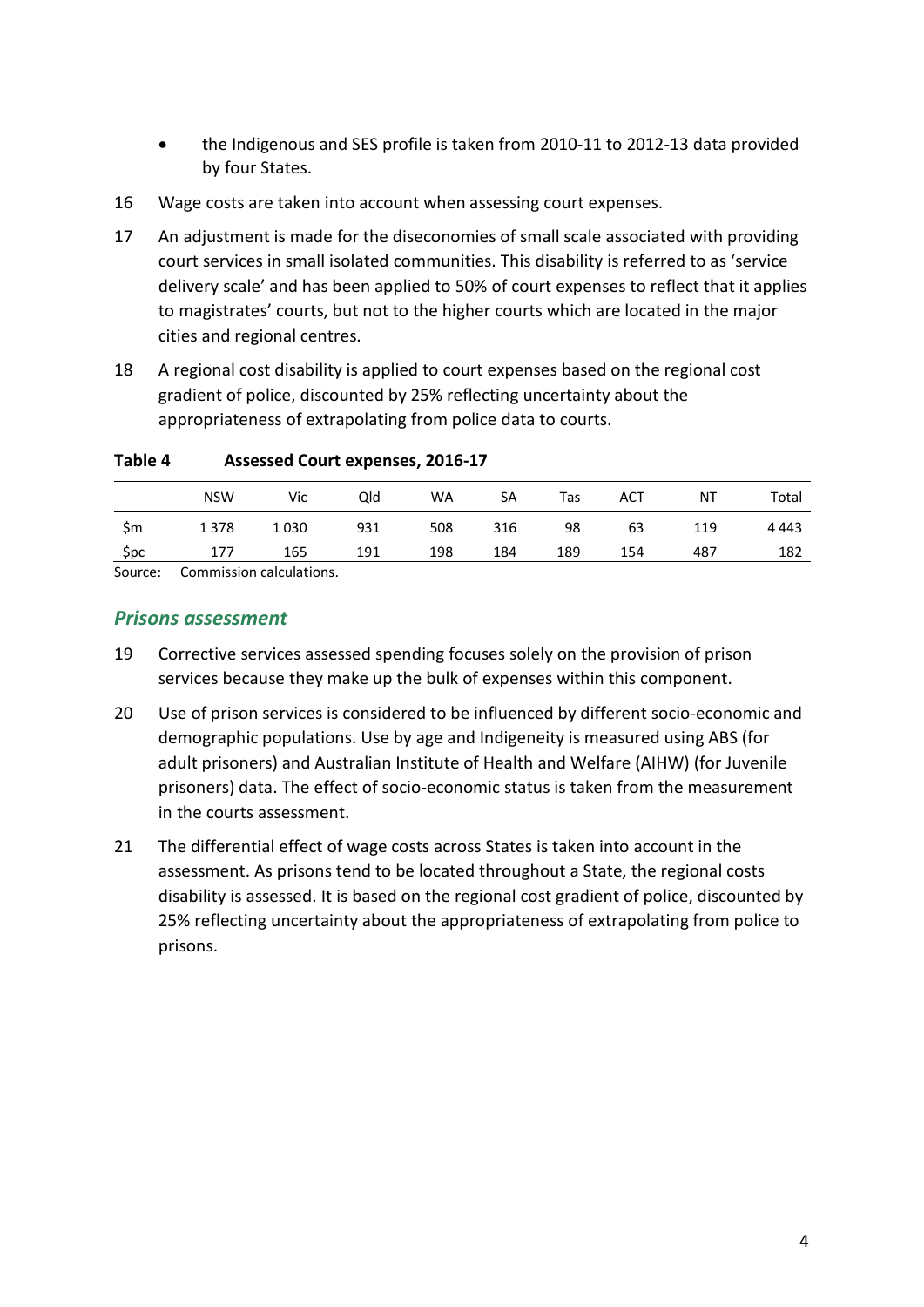|       | <b>NSW</b> | Vic | Qld     | <b>WA</b> | SA  | Tas | ACT | ΝT  | Total   |
|-------|------------|-----|---------|-----------|-----|-----|-----|-----|---------|
| - \$m | 1 3 6 9    | 905 | 1 0 0 5 | 559       | 313 | 102 | 55  | 232 | 4 5 4 0 |
| 5pc   | 176        | 145 | 206     | 218       | 182 | 197 | 135 | 945 | 186     |

#### **Table 5 Assessed Prison expenses, 2016-17**

Source: Commission calculations.

#### *Investment and depreciation*

22 Investment in and depreciation of justice infrastructure is assessed using the recurrent category socio-demographic disabilities, with adjustments for service delivery scale. The wages and regional costs factors are not included in the calculation of capital needs.

#### *GST distribution*

23 [Table 6](#page-7-0) shows the redistribution of GST implied from the 2018 Update. The Justice assessment redistributes \$976 million, primarily to States with a high proportion of the Indigenous population, especially the more disadvantaged Indigenous population, and States with remote populations.

|                      | <b>NSW</b> | Vic    | Qld  | <b>WA</b> | SA    | Tas  | <b>ACT</b> | ΝT   | Redist |
|----------------------|------------|--------|------|-----------|-------|------|------------|------|--------|
|                      | \$m        | \$m    | \$m  | \$m       | \$m   | \$m  | \$m        | \$m  | \$m    |
| Police               | $-111$     | $-266$ | 104  | 111       | -8    | 9    | $-11$      | 172  | 397    |
| Courts               | -46        | $-121$ | 47   | 48        | 1     | 4    | $-13$      | 80   | 180    |
| Prisons              | -86        | $-283$ | 106  | 93        | -9    | 6    | $-23$      | 196  | 401    |
| <b>Total Justice</b> | $-243$     | $-670$ | 257  | 252       | $-17$ | 19   | $-47$      | 448  | 977    |
|                      | \$pc       | \$pc   | \$pc | \$pc      | \$pc  | \$pc | \$pc       | \$pc | \$pc   |
| Police               | $-14$      | $-41$  | 21   | 42        | $-5$  | 17   | $-27$      | 700  | 16     |
| Courts               | -6         | $-19$  | 9    | 18        | 1     | 7    | $-31$      | 324  | 7      |
| Prisons              | $-11$      | -44    | 21   | 35        | -5    | 12   | $-54$      | 797  | 16     |
| <b>Total Justice</b> | $-30$      | $-103$ | 51   | 96        | $-10$ | 36   | $-112$     | 1820 | 39     |

#### <span id="page-7-0"></span>**Table 6 Redistribution of GST in Justice assessment, 2018 Update**

Source: Commission calculations.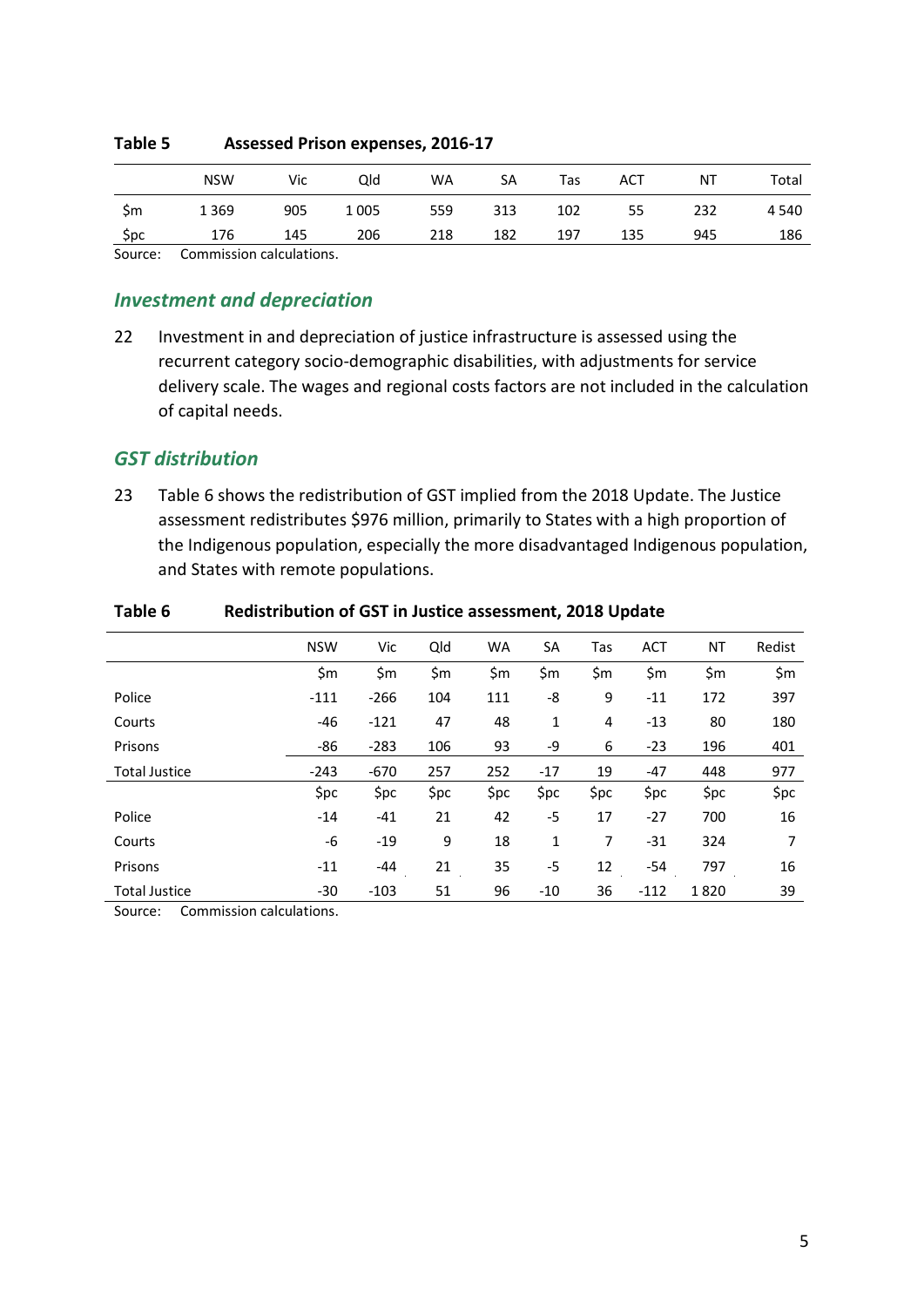# <span id="page-8-0"></span>**ISSUES AND ANALYSIS**

# <span id="page-8-1"></span>**Police**

- 24 The current assessment divides police expenses into those targeting criminal activity, and those targeting community policing. This division was set in the 2010 Review, when the Commission said "In these circumstances we have to use judgment … Until more definitive data become available on police resourcing, we have decided that we will assess half of police expenses on the basis of State population and half on the basis of population adjusted for factors linked to the cost of crime."
- 25 Western Australia and the Northern Territory have expressed concerns with the Commission's judgment, claiming that significantly more than 50% of police resources are dedicated to crime.
- 26 States have also raised concerns with the use of dated data, as the assessment uses data from a 2007 survey (see [Table 2\)](#page-4-0). These survey data are only used to estimate use rates for different age groups. Indigeneity and SES are taken from more recent State data. Staff are concerned that, by the 2020 Review, the age data will be sufficiently dated that it casts doubt on the continuing reliability of merging the age and Indigenous and SES datasets. To better identify the effect of age on crime, staff consider the Commission requires data where age is cross-classified with other sociodemographic information.
- 27 There have also been concerns raised that offender numbers are not necessarily a good guide to resource use, as different types of offences require different levels of investigation and other resources. Additionally, offender rates do not account for other criminal-related services police provide that do not result in a person being taken into custody.
- 28 While staff consider the current assessment to be relatively reliable, in this Review we aim to find a revised method which reduces any potential biases introduced by the above issues to the current approach.

# *Assessed number of offences*

 $\overline{a}$ 

- 29 The number of offences for each State is assessed based on the offender's Indigeneity, age, and the remoteness and socio-economic status based on their residential address.
- 30 Indigenous offence rates are nine times that of the non-Indigenous population and are a significant factor in estimating offence numbers<sup>2</sup>. Differences in offence rates by socio-economic status are also very significant, as shown in [Figure 1.](#page-9-0)

<span id="page-8-2"></span><sup>2</sup> Commission calculations using State provided data.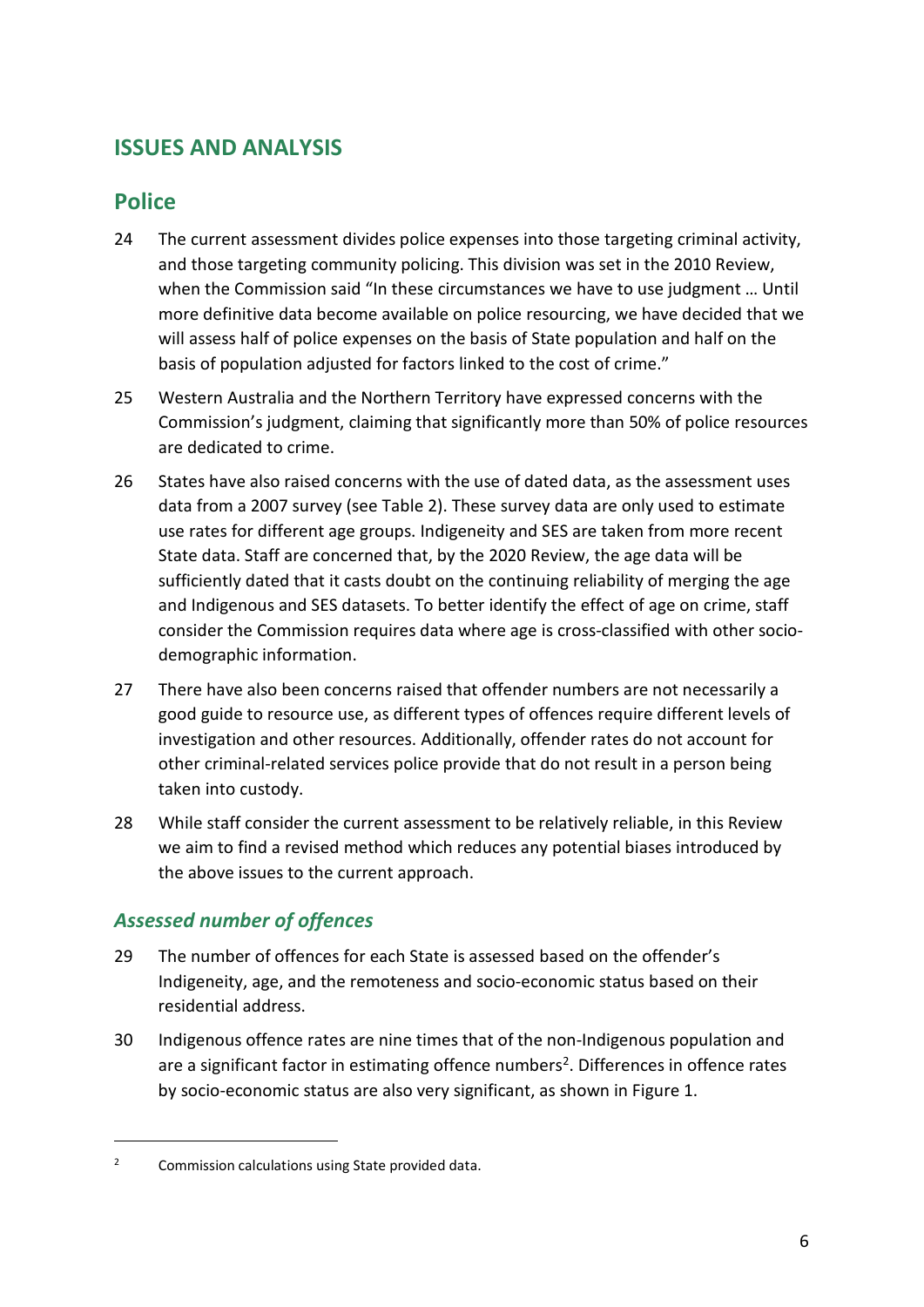

<span id="page-9-0"></span>

Note: Victoria and Queensland data have not yet been analysed. Irregular results for ACT and NT partially relate to the small population base of non-Indigenous persons in disadvantaged areas.

Source: Commission calculation using State provided data.

- 31 These data are based on place of residence of persons who committed the offence, not the place of the offence, as the socio-economic status of the offender relates to where the person lives.
- 32 Using these data it is possible to calculate assessed offences in each State. The exact specifications of this model have not yet been determined.

### *Costs per offence*

- 33 Police costs data were requested from every State at a station administrative level. Centralised costs, such as those for regions, districts or State-wide, were allocated to the finest level of cost unit for each State in proportion to expenses or staff that were available at that level.
- 34 States also provided data on offences committed in each of these police administrative units. From these a cost per offence was calculated.
- 35 The definition of offence used in both assessing the number of offences and assessing the cost per offence are the same. However, the attributes of that offence that are analysed differ. In the assessed number of offences, staff use the remoteness and SES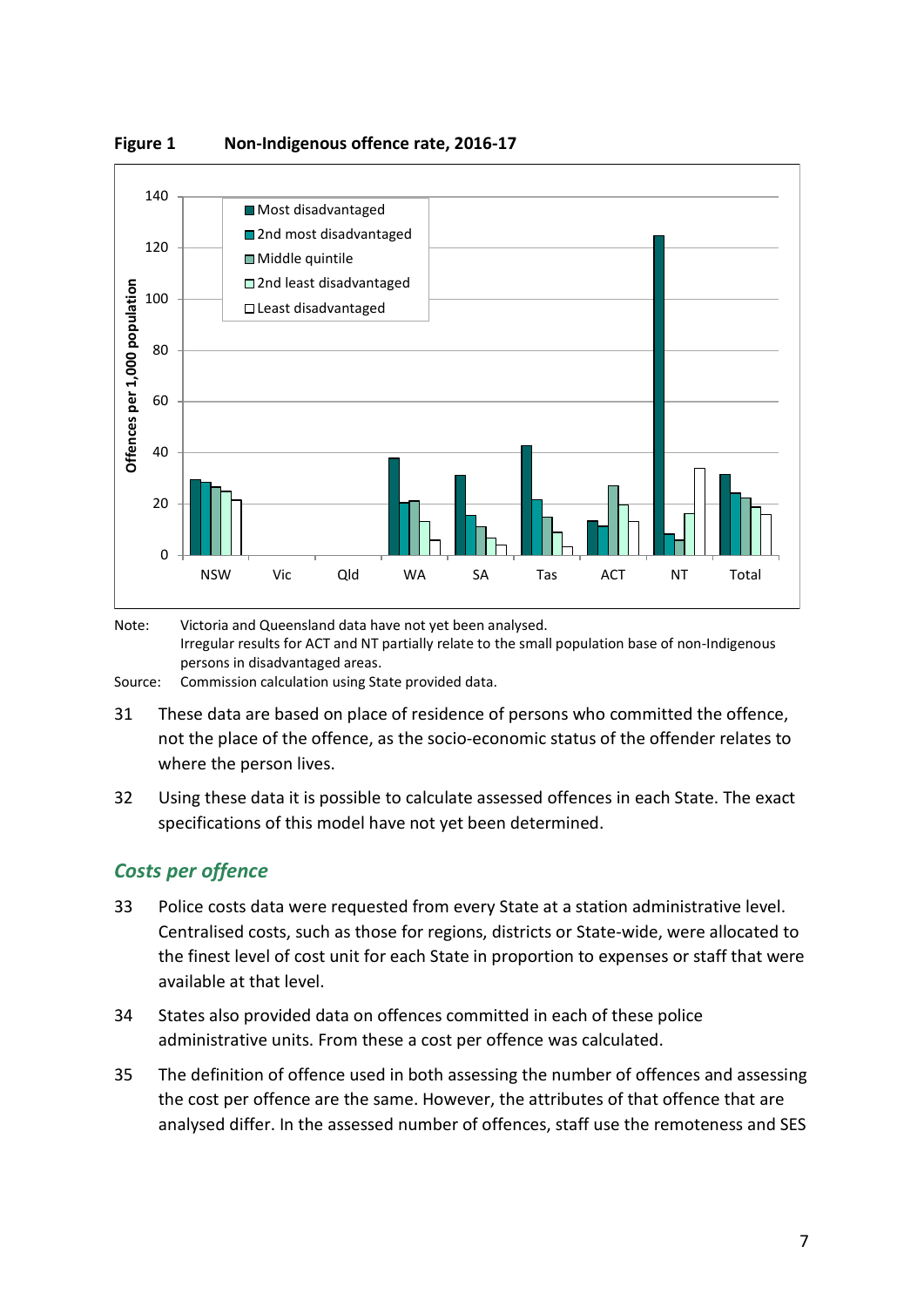status of the area the offender lived. In the cost per offence, we use the attributes of the area where the offence actually occurred.

- 36 The variation in cost per offence across New South Wales is shown in [Figure 2.](#page-10-0) A number of features are evident from this map.
	- Costs per offence in remote areas are generally higher than in more accessible areas.
	- Costs in affluent suburbs of Sydney are very high, presumably reflecting a level of community policing but relatively low levels of crime.



<span id="page-10-0"></span>**Figure 2 Cost per offence, New South Wales, 2016-17**

Source: Commission calculation using State provided data.

- 37 Each of these administrative units were reviewed for remoteness, Indigeneity, socioeconomic status and population size to determine if any of these characteristics had a bearing on cost per offence between the different administrative units. The sociodemographic attributes of the area, such as Indigeneity, are based on the resident population.
- 38 Data from New South Wales, Western Australia and the Northern Territory, show three significant relationships:
	- the higher the proportion of Indigenous persons in an area the lower the cost per offence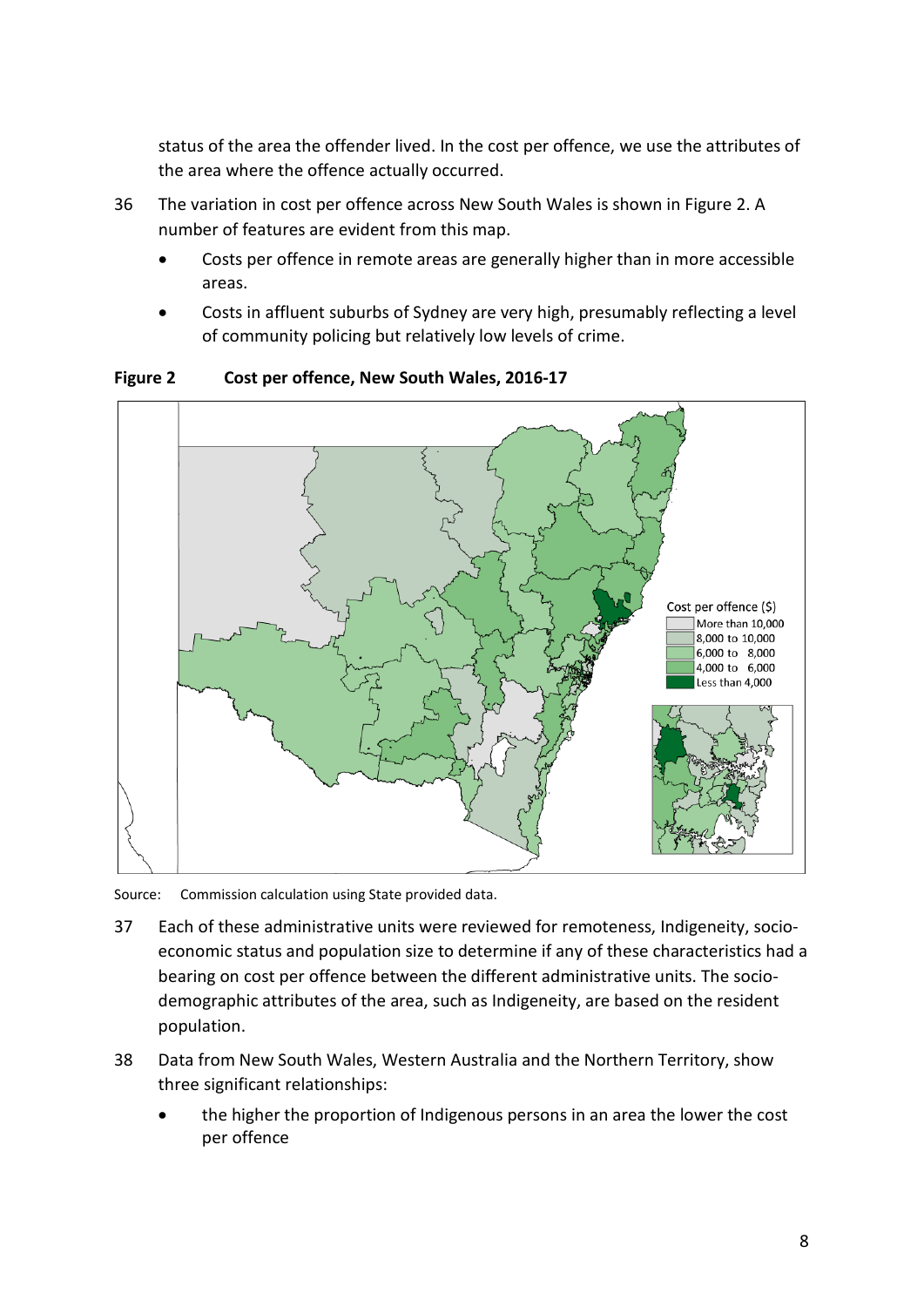- the cost per offence increases with remoteness
- administrative areas with large populations have a lower cost per offence than those with small populations.
- 39 The data from these States suggest that, subject to variations due to remoteness and population size, the cost per Indigenous offence is only half the cost per non-Indigenous offence. That is, while the Indigenous offence rate is 9 times higher than the non-Indigenous offence rate, total police spending per capita for the Indigenous population is only around 4.5 times that of the non-Indigenous population. However, data from other States will need to be incorporated before the relationship can be fully determined.
- <span id="page-11-0"></span>40 In addition to developing an Indigenous cost weight, staff consider that a regional cost assessment can be developed from the data on increasing costs with remoteness, and a service delivery scale assessment can be developed from the relationship with population size.

### *Proposed approach*

- 41 The assessed number of offences makes possible an SDC based calculation of the relative level of services provided in each State. This use-based assessment can then be adjusted using the cost per offence to allow for different costs in different regional areas and for Indigenous and non-Indigenous offenders.
- 42 The advantage of this approach is that it removes the reliance on a judgment-based estimate of the split between community and specialised policing as the idea of community policing is inherently captured within the model.
- 43 The low cost per offence in areas with large Indigenous populations is likely to at least partially reflect that community policing is a smaller proportion of the overall policing task in such areas.
- 44 There is some evidence that certain types of crime, such as domestic violence, are more prevalent in certain types of areas and those crimes are more expensive to police. The proposed approach has the potential to capture such differences, although this influence cannot be separately identified.
- 45 It is not yet clear that the proposed approach can result in a reliable assessment, as staff have not yet fully analysed State data.
- 46 In the event that the proposed approach cannot result in a reliable assessment, staff expect to recommend the Commission retain the current approach, possibly with some relatively minor modifications such as removing the 2007 custody survey, and obtaining all socio-demographic data from a single source. Remoteness may also be included as a socio-demographic variable.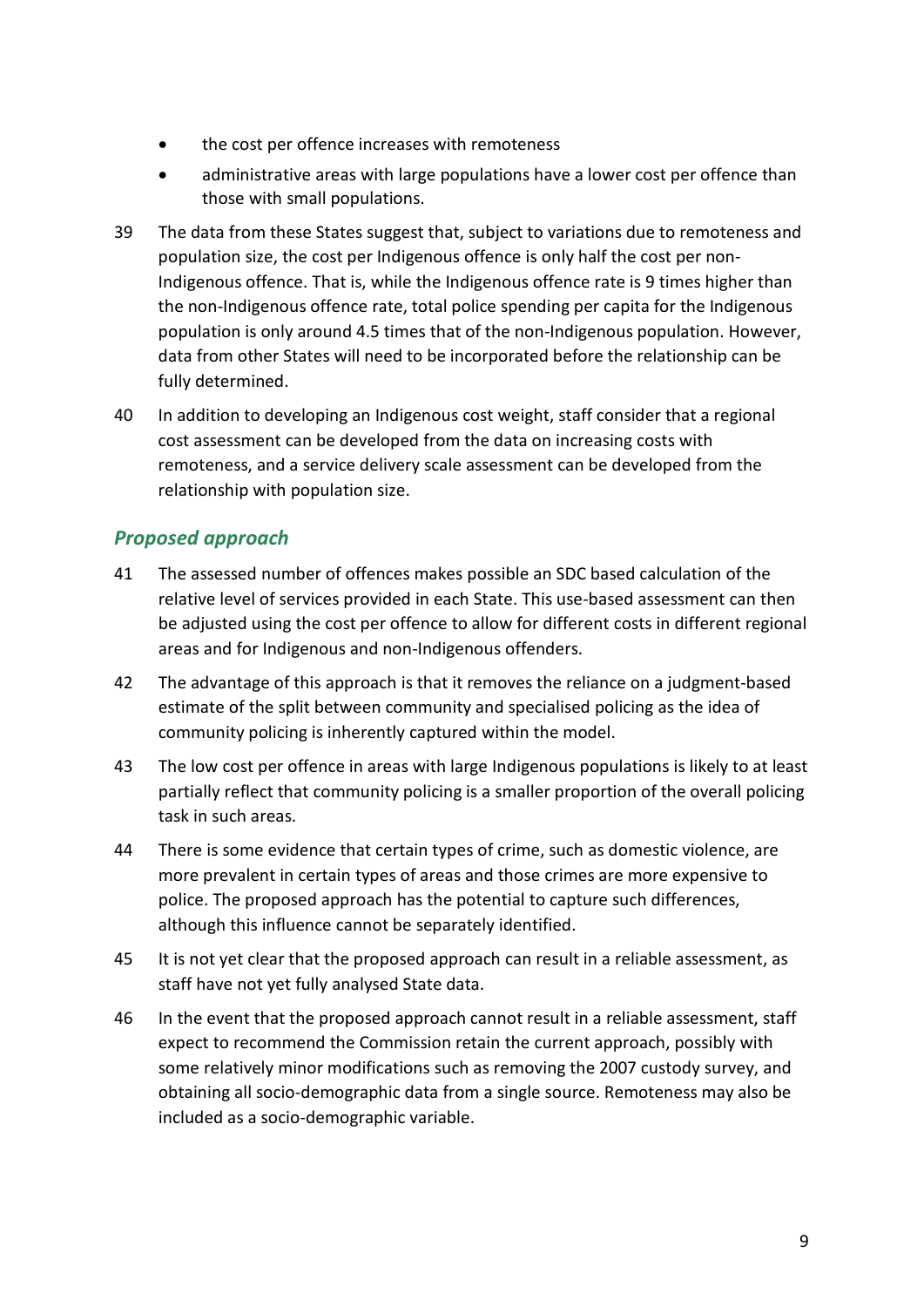**Staff propose to recommend the Commission:**

further develop a model incorporating socio-demographic drivers of offences and geographic based model of cost per offence.

# <span id="page-12-0"></span>**Courts and legal services**

 $\overline{a}$ 

### *Elements within the legal cluster*

- 47 While GFS assigns \$4.1 billion of spending to Law Courts and Legal services, RoGS estimates that only \$1.5 billion is spent on criminal and civil courts. The current approach uses data from RoGS to estimate that 60% of the \$1.5 billion court expenses are attributable to criminal courts and extrapolates this to the \$4.1 billion spending which as well as criminal and civil courts, also includes legal aid, public prosecution, crown solicitors and defenders, law reform commissions, anti-corruption agencies, public trustees, registrars, tribunals and licensing authorities.
- 48 Prosecution and legal aid work primarily relates to the work of criminal courts. Therefore it is reasonable that this portion of legal costs be assessed on a disability basis in a similar manner to criminal courts. GFS data only allows for separate identification of prosecution and legal aid expenses where these are provided by separate agencies.
- 49 In 2016-17, direct spending on criminal courts represented 23% of total State spending on legal services. GFS data are available on spending on agencies which provide support to the criminal court system. Together these represent about 50% of total legal service expenses, as shown in [Table 7.](#page-13-0) However, not all States provide legal aid and public prosecution services through an independent agency (which are those expenses captured in the GFS). Assuming those States that do not provide independent agencies spend a similar amount on these functions as those that do, legal aid would increase to 20% of legal services expenses, and directors of public prosecutions to 9%. Together, staff estimate that criminal courts and supporting services, including those police department expenses separately identified as legal services expenses, represent about 57% of total law court and legal services expenses.[3](#page-12-1) Staff believe that this suggests that the differential assessment/EPC proportions (60:40 respectively) need not change from those applied in the 2015 Review.
- 50 Staff propose the 'Courts component' be renamed the 'Legal Services component', to better describe the range of services provided.

<span id="page-12-1"></span><sup>&</sup>lt;sup>3</sup> Police department expenses not separately identified as legal services are differentially assessed within police services.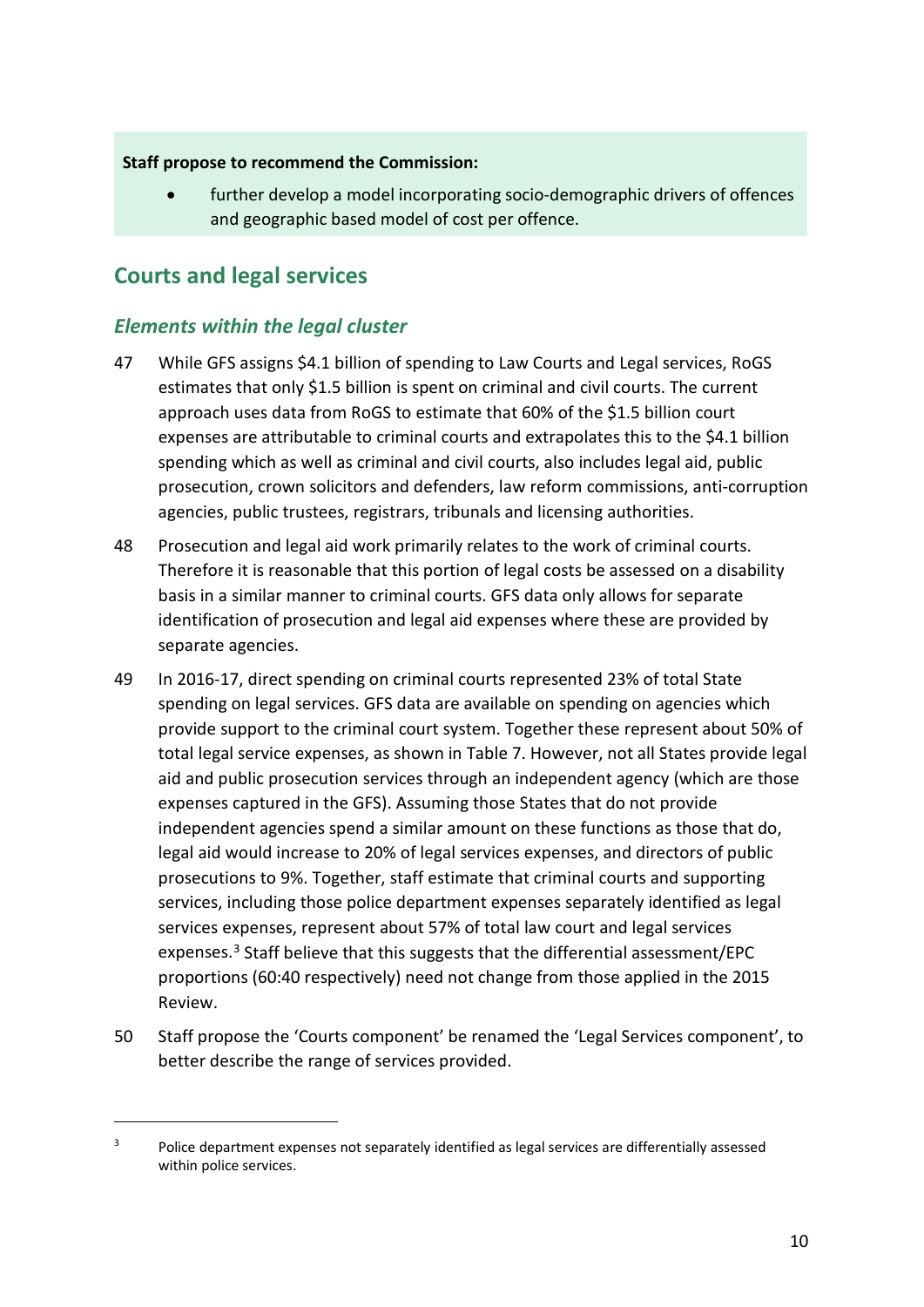|                                 | <b>NSW</b> | Vic | Qld | <b>WA</b> | SA   | Tas | ACT | ΝT   | Total      | Total |
|---------------------------------|------------|-----|-----|-----------|------|-----|-----|------|------------|-------|
|                                 | Spc.       | Spc | Şpc | Şpc       | \$pc | Spc | Spc | \$pc | <b>Spc</b> | %     |
| Criminal courts (a)             | 31         | 36  | 34  | 51        | 44   | 34  | 44  | 123  | 37         | 23    |
| Legal aid                       | 35         | 30  | 28  | 31        | 0    | 0   | 34  | 58   | 29         | 18    |
| Director of public prosecutions | 15         | 0   | 0   | 16        | 0    | 13  | 0   | 0    |            | 4     |
| Police                          | 1          | 0   | 0   | 55        | 0    | 0   | 0   | 176  | 8          | 5.    |
| Total criminal related          | 82         | 66  | 63  | 153       | 44   | 47  | 78  | 357  | 81         | 50    |
| Total legal services (b)        | 140        | 96  | 152 | 288       | 266  | 172 | 224 | 603  | 162        | 100   |

#### <span id="page-13-0"></span>**Table 7 State spending on criminal related legal services, 2016-17**

(a) Criminal court expenses sourced from RoGS, all other data taken from ABS, GFS.

(b) Excluded legal services paid by central authorities, such as superannuation authority, as these are thought to proportionally affect both criminal and non-criminal related spending.

Source: Productivity Commission, Report on Government Services, 2018. State provided data.

### *Civil Court use drivers*

- 51 Staff have observed substantial differences between States in the number of finalisations per 100,000 people in civil courts. We currently have no information on whether States have disabilities that may drive these differences or whether policy choices are responsible.
- 52 While it would be desirable to know if disabilities exist, there are currently no data to support such research, as information on socio-demographic characteristics of civil court litigants and defenders are not collected. Accordingly staff intend to recommend a continuance of an EPC assessment for civil courts.
- 53 Staff propose to recommend the remaining expenditure (including Attorneys-General's offices, birth, deaths and marriage registrars, law reform commissions and tribunals) should also be assessed on an EPC basis. For simplicity, these expenses could be grouped with the civil courts expenses and assessed collectively EPC. Together these expenses represent about 40% of legal services expenses.

### *SDC Assessment of Criminal Courts*

54 Staff propose to retain the SDC assessment of expenses for criminal courts, and that the same disabilities should also apply to the public prosecution and legal aid elements of the legal cluster. The relevant characteristics include Indigenous status, SES and age. While annual age and Indigeneity data are available from the ABS, all three variables are available from States. Staff consider the complexity and assumptions involved in partially updating this assessment are not warranted, and propose only using rates derived from State data that match a Census year. These rates, derived on a five-yearly basis, would be incorporated annually to new population data. At the time of the 2021 Census, which may result in significant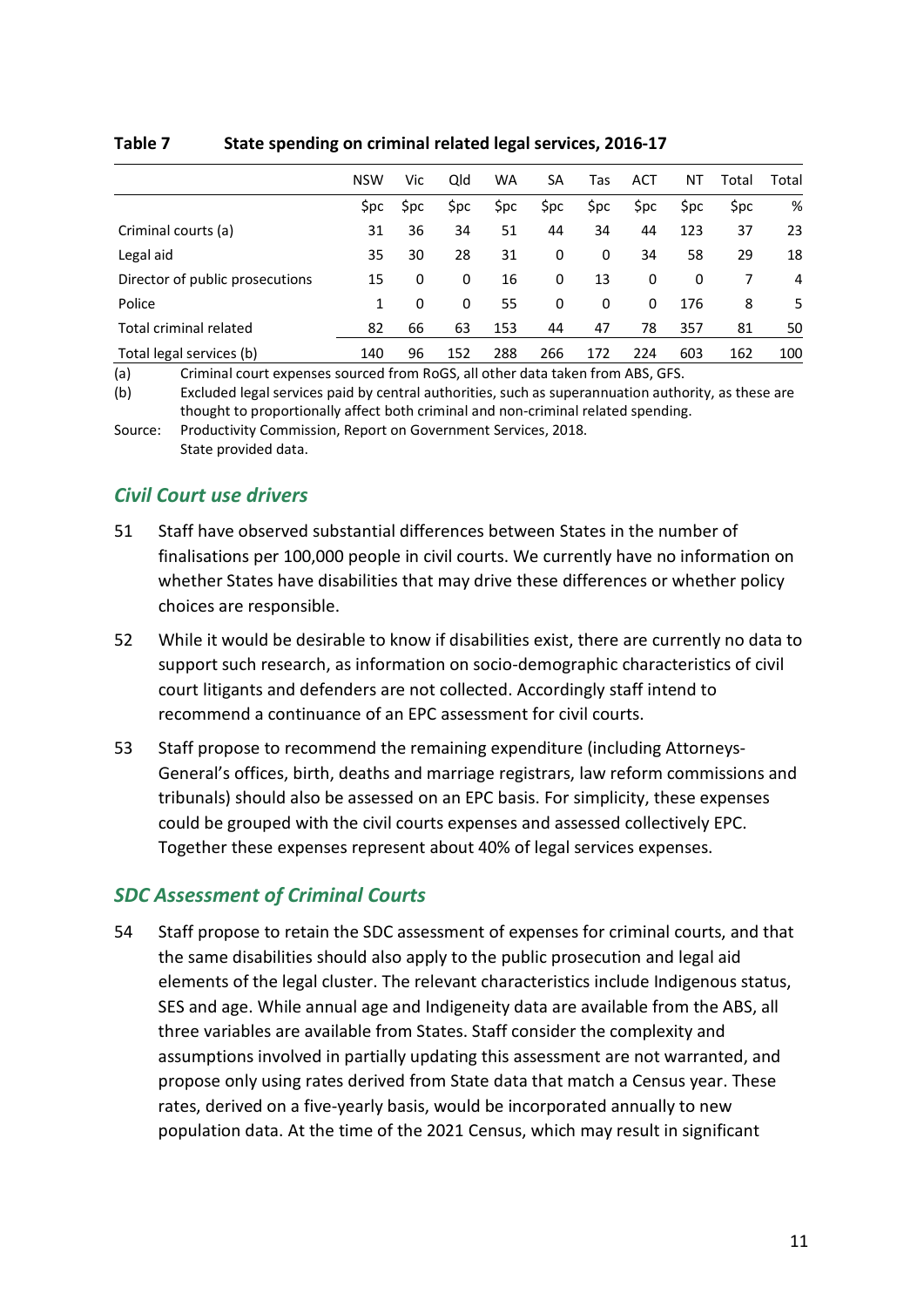changes to Indigenous identification patterns, staff would propose a new data request be sent to States.

- 55 While Indigenous people are defendants in court at a higher rate than non-Indigenous people, this difference is greater in magistrate's courts than in higher courts. However, the cost per finalisation in magistrates' courts is one-twentieth that of the higher courts. By examining the SDC characteristics of defendants who use the various courts, in conjunction with the costs of those courts, it is possible to produce a cost weight for different socio-demographic groups across all criminal courts. Initial results, based on four States with available information, found that a matter involving an Indigenous person in the criminal court system costs 15% less than one involving a non-Indigenous defendant.
- 56 However, for traffic and related offences, there is little available data on the Indigenous status of the defendants. These offences make up nearly 40% of cases in the magistrate's court.
- 57 Many traffic offences do not result in a court appearance, court appearances are likely to relate to:
	- certain types of offence,
	- refusal to pay fines
	- arguing outcomes, for example to not to suspend their license.
- 58 Whether these defendants are disproportionately Indigenous or not has a significant effect on the overall relative cost of Indigenous and non-Indigenous defendants. If the assessment were to impute Indigenous status using the assumption that the Indigenous proportion of traffic and related magistrate's court defendants is the same as all other offences, Indigenous defendants for all courts would cost 10% less than non-Indigenous defendants on average. However, if Indigenous persons were in court for these offences in the same proportion as their share of the total population, their average cost would be 20% higher than their non-Indigenous counterparts. Given the uncertainty with the available data, staff intend recommending the Commission not introduce a cost-weight measure into the courts assessment.
- 59 Indigenous status not being collected in some States for traffic related court appearances has implications for making a comprehensive SDC assessment of courts. According to ABS data, available for four States, the rate of Indigenous defendants is 7 times that of non-Indigenous defendants. However, this rate applies to only 60% of defendants. It is unknown if Indigenous persons are similarly over-represented for the remaining offences.
- 60 Updated defendants data from the States are required to update SES, age and Indigeneity profiles. In requesting the data, staff will ask for a split between traffic and other offences. Staff will assess any available data on Indigenous status of traffic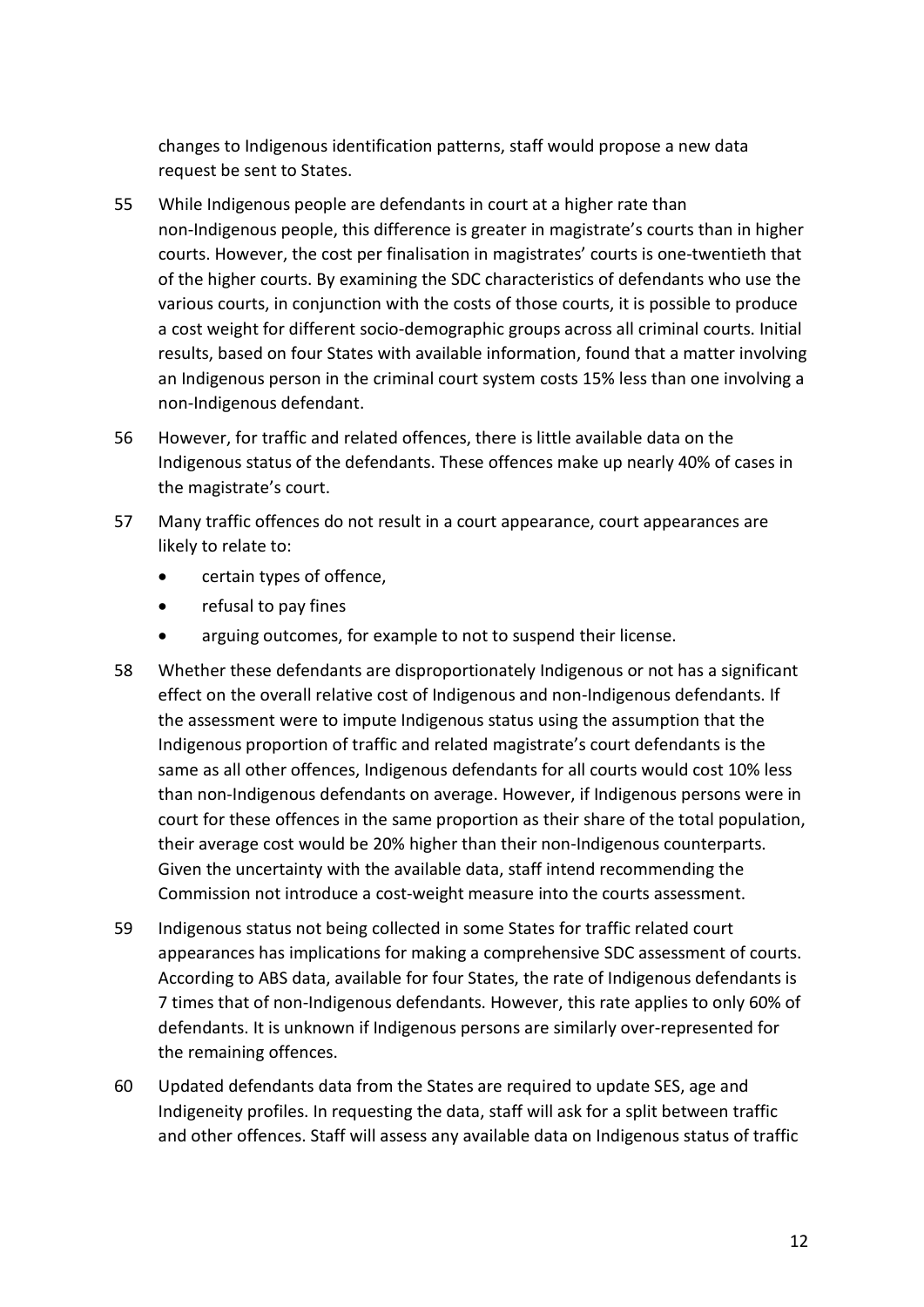and offence defendants before determining the most appropriate treatment of these offences.

Staff propose to recommend the Commission:

- divide legal service expenses into those associated with criminal matters and all other legal services
- assess criminal legal matters using use rates based upon State data on the Indigenous status, SES and age characteristics of criminal court defendants
- not apply any cost-weights to population groups.

### <span id="page-15-0"></span>**Prisons**

- 61 Staff consider the prison assessment captures the appropriate range of drivers. While it does not take into account non-custodial corrective services, staff regard this as reasonable as prisons make up 85%<sup>[4](#page-15-2)</sup> of corrective services net operating expenditure, and the socio-demographic profile of custodial and non-custodial offenders are unlikely to be materially different.
- 62 Data for the age and Indigeneity drivers are available annually and staff regard these data as high quality.
- 63 Data for SES drivers is less readily available. Staff propose to continue the 2015 approach of using the SES profile of criminal defendants adjudicated as a proxy for prison data. While this is not ideal, only available for four States, and can only be updated infrequently (requiring a data request to States), it remains the best measure of SES drivers available.
- 64 The courts assessment comes from a single integrated data source, State data. In the interests of simplicity, staff consider it unnecessary to update this annually and make it a composite dataset. However for prisons, the SES is sourced from courts, while age and Indigenous status are sourced from ABS and AIHW data. Therefore the prisons assessment is based on a composite dataset. Updating this annually with new prisons data does not unduly add complexity to the assessment.

#### Staff propose to recommend the Commission:

• retain the 2015 Review method used to assess Prisons.

# <span id="page-15-1"></span>**User charges**

 $\overline{a}$ 

65 According to GFS figures, States raised \$1.6 billion in user charges in the justice sector. As [Table 8](#page-16-1) shows, two-thirds of this was from the Law courts and legal

<span id="page-15-2"></span><sup>4</sup> Productivity Commission, Report on Government Services, 2018, Chapter 8.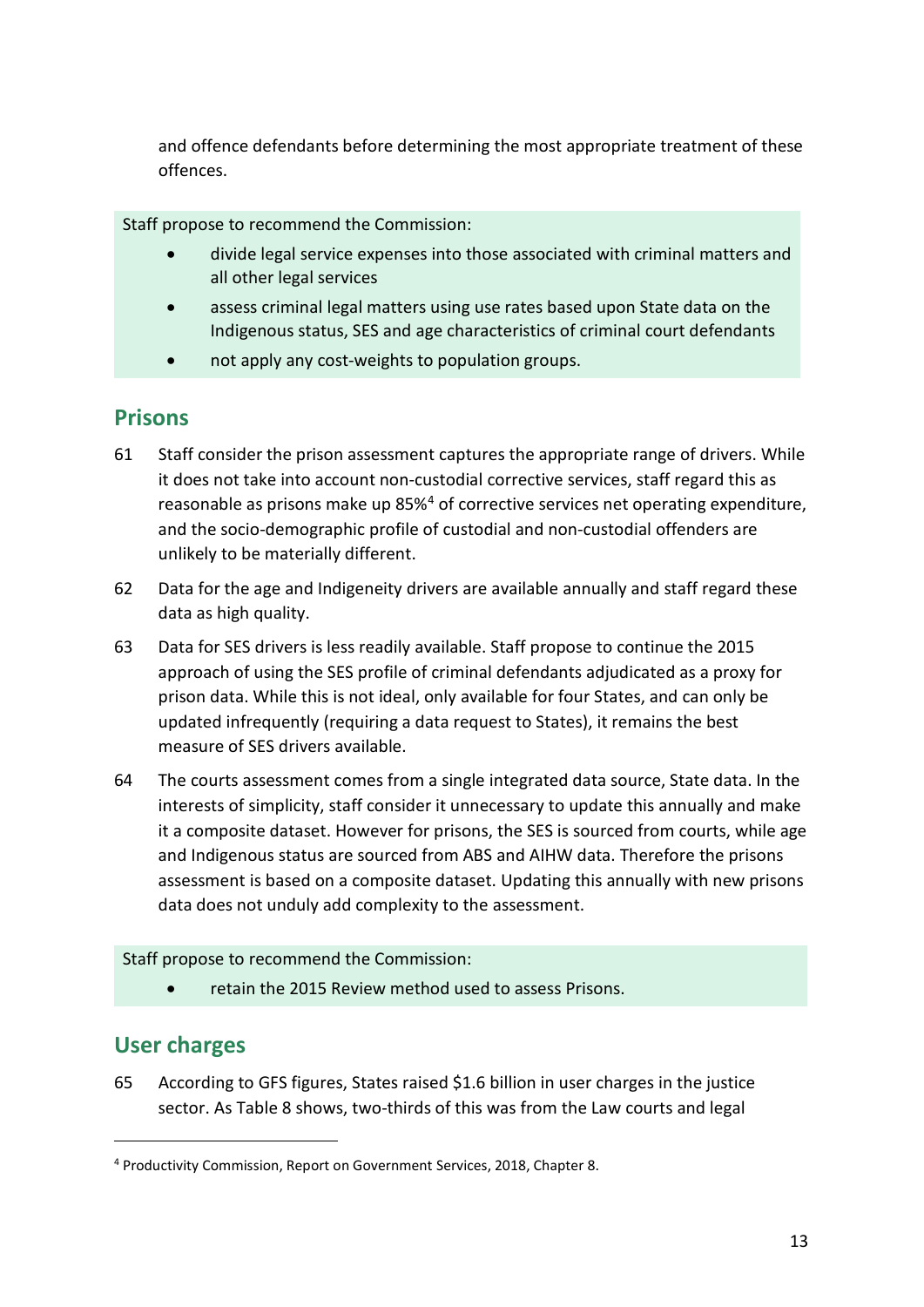services component. The court charges are largely related to civil court rather than criminal court cases, and also include significant revenue from other legal services, such as probate and registration systems. Cost recovery services provided by police include policing services at special events; transport escorts; control of traffic for film and television shoots; and a wide variety of information services<sup>5</sup>. Staff consider that an EPC assessment is the most appropriate driver of all justice user charges. As such, we propose to continue the 2015 approach of including justice user charges with other revenue.

| <b>GPC Name</b>                 | User charges |
|---------------------------------|--------------|
|                                 | \$m\$        |
| Law courts and legal services   | 1 0 0 4      |
| Police services                 | 482          |
| Prisons and corrective services | 122          |
| <b>Total Justice</b>            | 1609         |
| State provided data.<br>Source: |              |

#### <span id="page-16-1"></span>**Table 8 GFS user charges, 2015-16**

<span id="page-16-0"></span>

 $\overline{a}$ 

### **Other issues considered**

- 66 Staff propose to recommend the retention of the wages adjustment, recognising that some States face higher wage pressures than others.
- 67 Regional costs and SDS will be retained, although the method of calculation for police services is still being developed, as noted in paragraph [40.](#page-11-0) Staff propose to continue to extrapolate to courts and prisons as was done in the 2015 Review.
- 68 Staff Draft Assessment Paper *CGC 2018-01/25-S, Other disabilities* describes the assessment of a national capital allowance for police services, reflecting the higher salaries paid to Australian Federal Police (AFP) staff than staff of State police forces. Staff propose to retain this assessment and fully incorporate it into the Justice services category assessment.

Staff propose to recommend the Commission:

- apply the wage costs assessment in the Justice category
- retain the 2015 Review method for regional costs and service delivery scale
- assess the influence of the use of AFP officers by the ACT on police expenses.

<span id="page-16-2"></span><sup>5</sup> https://www.police.nsw.gov.au/online\_services/user\_charges\_user\_pays\_policing\_services